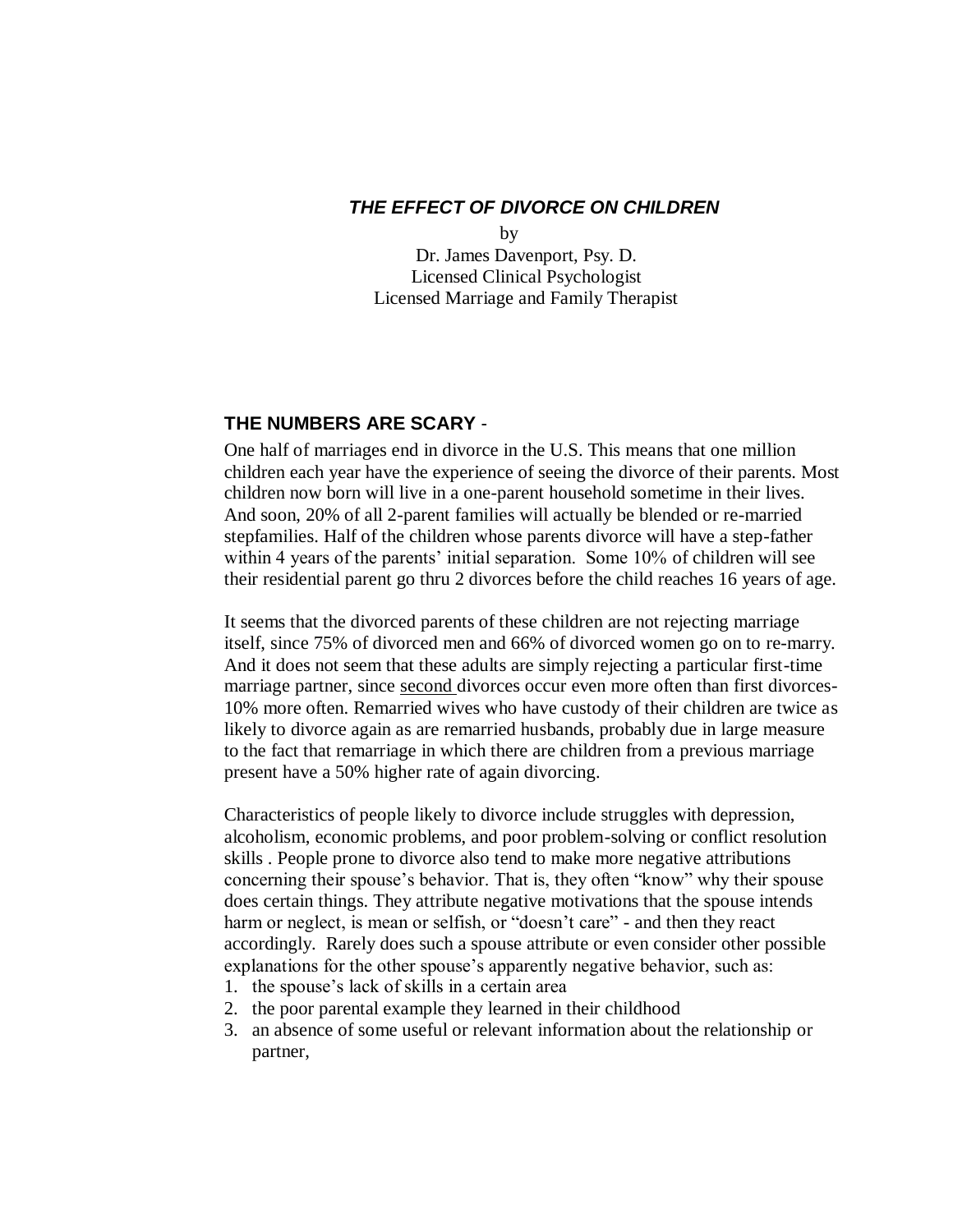- 4. inappropriate or unexpressed expectations about how the marriage or family should function
- 5. the influence of outside stresses such as work, illness, financial worries, etc.

6. or the learned observation that even "good" behavior is still "punished" or unappreciated by a complaining spouse and so, effort is not acknowledged or rewarded

Although divorced women have higher levels of depression than nondivorced women, after 2 years post-divorce, women who have divorced show less depression and more psychological well-being that those women who remain in a heavily conflict-ridden marriage.

# HOW ARE CHILDREN EFFECTED?

Overall, children from divorced and from remarried families have more problem behaviors and function less well psychologically. Divorce involves a series of negative social and economic changes as well as additional stresses and practical problems. The following highlights much of the current research on the effect of divorce or of re-marriage on children:

#### **Children of divorce are more likely to have**:

Conduct related problems, and feelings of depression (sometimes expressed as aggression), especially in the first 2 years after divorce

An increase in academic problems (especially boys) and more likely to drop out of school (especially girls)

Become less socially competent and more likely to associate with anti-social peers

An increase in the risk of substance abuse

Are sexually active at an earlier age

Any problems that were present for children before divorce are simply worsened during or after divorce

Boys have a harder time accepting divorce, especially if the father does not maintain

a strong relationship

Girls in early adolescence have the most difficulty accepting a re-marriage and living in a step-family

Girls often become very close with a custodial mother until the teen years, when this

closeness is broken

Girls often experience a "delayed reaction" to divorce because its effects are blunted

or ignored by the girl until she becomes involved in her own serious romantic relationship; then feelings of loss and mistrust emerge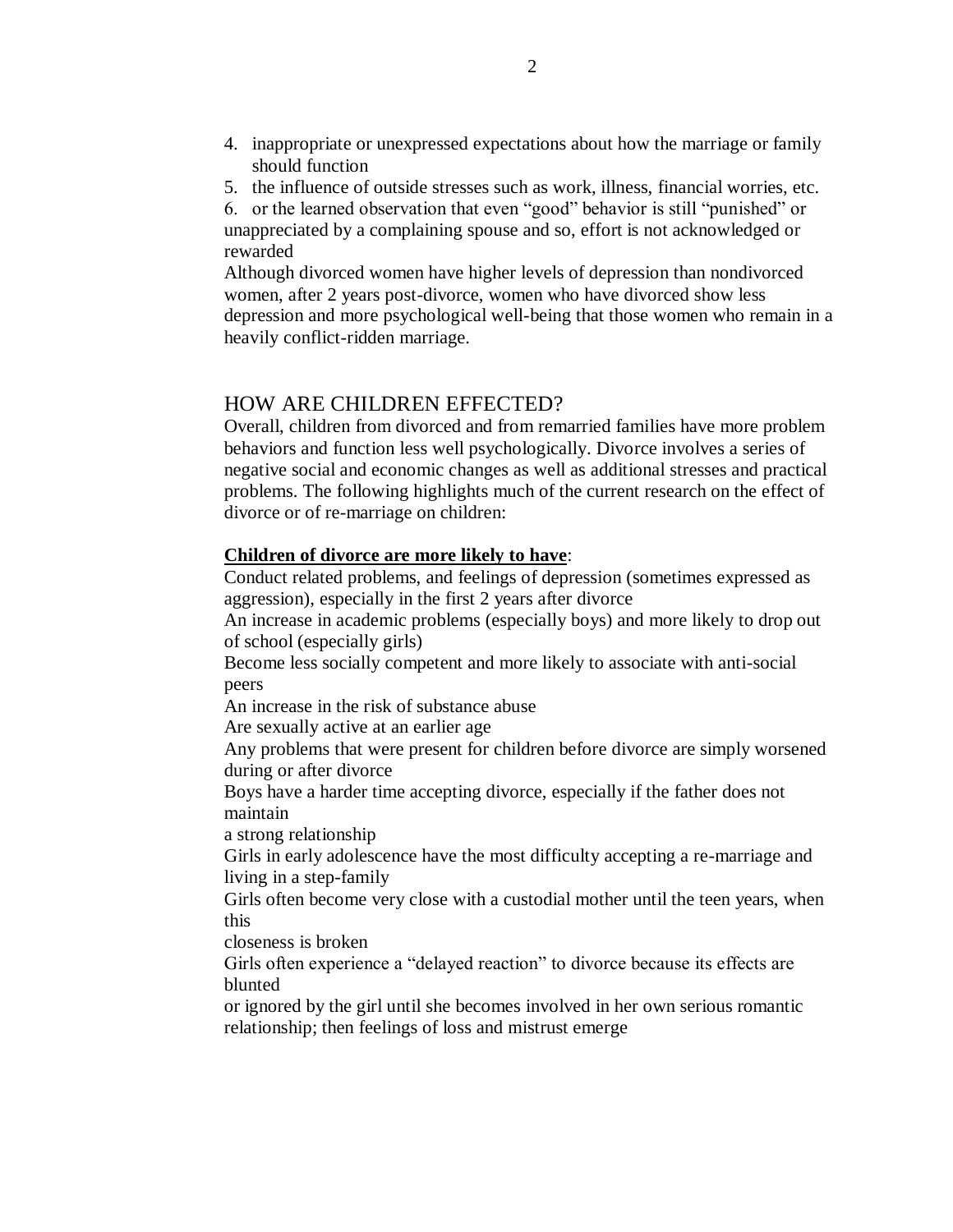Pre-adolescent boys in a step-family with a supportive step-father are less likely to engage in antisocial behavior

Most children report feeling closer to whichever parent has custody, whether this is the mother or the father

Children of divorce will feel less protected and less cared for simply by going thru the process of their parents' divorce

Divorce is not a one-time event for children; the effects can last a lifetime

#### CUSTODY AND VISITATION –

About 80% of children of divorce reside with the mother after divorce. This almost

always is followed by about a 2 year period of disrupted parenting by the mother characterized by irritability, diminished communication and affection with the kids, and less effective discipline or monitoring of the children.

Even though these conditions may improve after 2 years, problems in controlling sons usually remain high, and relationships between mothers and sons may remain

less close even into the son's adulthood.

Daughters at pre-adolescence often have close and confiding relationships with their custodial mother, only to have this fall apart in adolescence. This happens to a much higher degree than in non-divorced mother-daughter relationships. Custodial mothers report more problems with being able to control children and in assigning household tasks.

More than 20% of children have no or minimal contact with their father when the mother has custody. Only about 25% of children of divorce have weekly visits with

dad. Sometimes this is due to neglect, discouragement, or disinterest on the part of the father. His enforced marginality and irregular contact with the children may cause him to drift away from the pain of this situation. But it may also reflect a "gatekeeping" function of the custodial mother who will limit access or set conditions to visits of the children with the father, especially when anger or resentment is running high. When, however, high levels of conflict have been avoided by the parents- perhaps through the use of marital or pre-divorce psychological counseling or through mediation- and fathers feel they have some control and influence over decisions effecting their children, then parental contact and investment on the part of the father can be expected, as can more consistent child support payments. In those instances where mother is the noncustodial parent, mothers are still 2 times as likely to maintain contact with their children after divorce. Fathers who do not have custody often achieve a less "parental" and more "fun and companion-like" relationship with their children.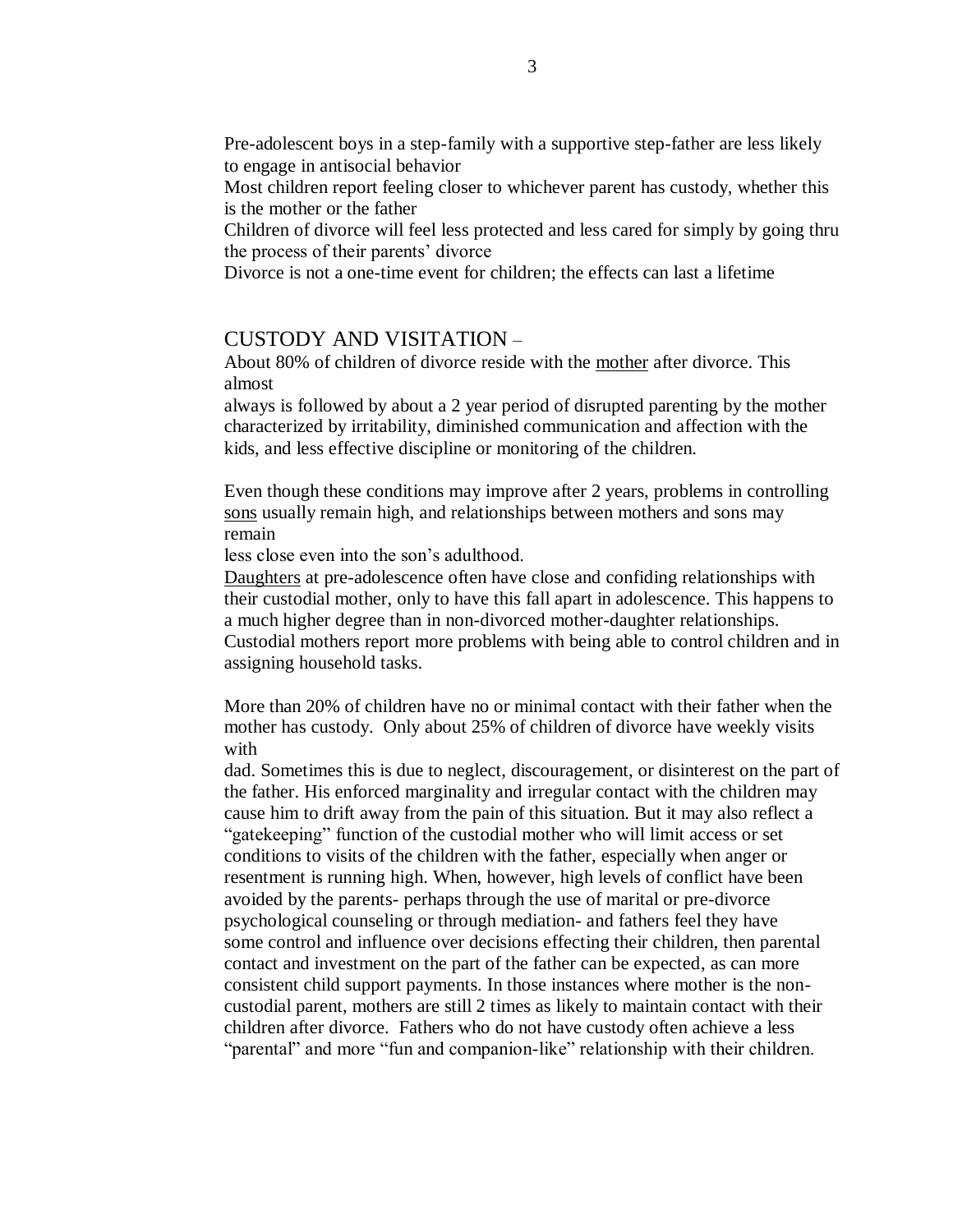The frequency of visitation and contact with a non-custodial father is not as important to the adjustment of the children as is the quality of those visits. Fathers who do maintain their authority and responsibilities as parents and who engage in a

variety of activities, including holidays, with children help to promote the wellbeing of their children. Such fathers may also help to offset potential negative consequences of an incompetent or minimally involved mother. However, the most

important factor in successful visitation, as will be discussed shortly, is the avoidance of open conflict between the divorced or divorcing parents. This is crucial.

The custodial parent – whether mother or father – often complains of task overload in trying to juggle all the responsibilities previously divided between two parents,

including child care, child discipline, and financial support. Most also complain of feeling socially isolated and find the prospect of renewing a dating life tedious. The non-custodial parent also has his or her difficulties in establishing a new residence, and perhaps a new social network, as well as feeling the loss of their children. They also face possible continued hostility from the ex-spouse, and the need to start dating again.

Fathers who have custody report less child-raising stress and fewer behavioral problems with their children. They seem to have fewer problems with child raising. This may be attributable in part to the higher economic status of divorced fathers compared to divorced mothers. But this advantage may result in a better residence in a better neighborhood with better schools, more family resources, etc. And even when income is similar between mother custody families and father custody families, children in father custody families – especially boys – show greater well-being. As a general rule, divorced mothers with custody lose from 25% to 50% of their pre-divorce income; divorced fathers with custody lose only 10% of their pre-divorce income.

Even when a divorced mother has a marked increase in income as a result of remarriage, this economic improvement does not reflect an improved adjustment of children in step-families. The benefit of improved income may be offset by conflicts

over how finances are to be used, stress regarding child discipline issues in the step-

family, and resentment on the part of children toward the new step-parent.

Boys and older children are more likely to be placed in the father's custody. Fathers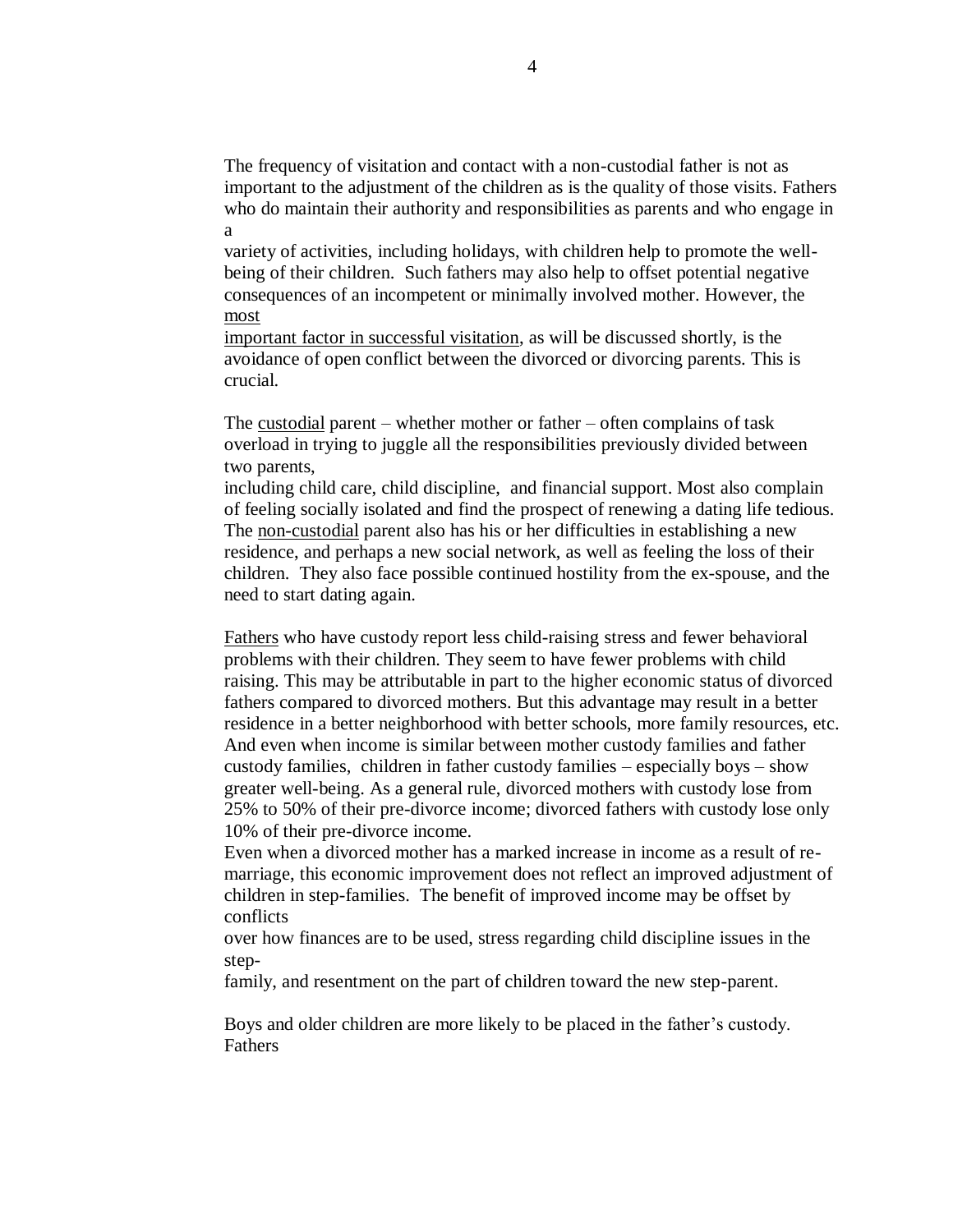acknowledge more problems with communicating with the children (especially about themselves) and in monitoring their activities (especially of daughters). Although custodial fathers report fewer problems with parenting children, this may also be

attributable to the generally more active and involved presence of non-custodial mothers when dads have custody.

# SHOULD WE STAY TOGETHER FOR THE SAKE OF THE CHILDREN?

The highest levels of conflict between married partners is associated with a wide range of problems for the children in such marriages, including childhood depression, poor social skills, conduct disorders, and poor academic performance. Children in high-conflict marriages have more problems in overall psychological adjustment. When a marriage is characterized by high levels of parental conflict, divorce can actually improve the well-being of children in such contentious households. An unhappy and highly conflictual marriage is just as harmful to a child as divorce. However, if the parental relationship is less openly conflictual, divorce does not improve the children's well-being. This would suggest that if the marital problem is marital *dissatisfaction* on the part of either or both spouses – and not high levels of open and contentious *conflict* between partners – then divorce is likely to do

more harm than good to the children.

Parental conflict can remain injurious to children after divorce if the children are placed in the middle between two warring adults who use the children to communicate their own dislikes, grievances, and negative regard (or even contempt)

for the other parent thru the children. When parents precipitate loyalty conflicts or fight openly about the children, it is very destructive to the well-being of the children.

Very few parents post-divorce are capable of the wisdom to allow and encourage a child to have the very best relationship possible with the other parent, as well as with

that parent's family, friends, and eventually, re-marriage partners. After divorce it is

easy to overlook the fact that children need as many good adults in their life as possible.

## WHAT ABOUT RE-MARRIAGE?

The adjustment period to a remarriage by children of divorce is from 5 to 7 years! However, about 25% of remarriages themselves end in divorce in less than 5 years,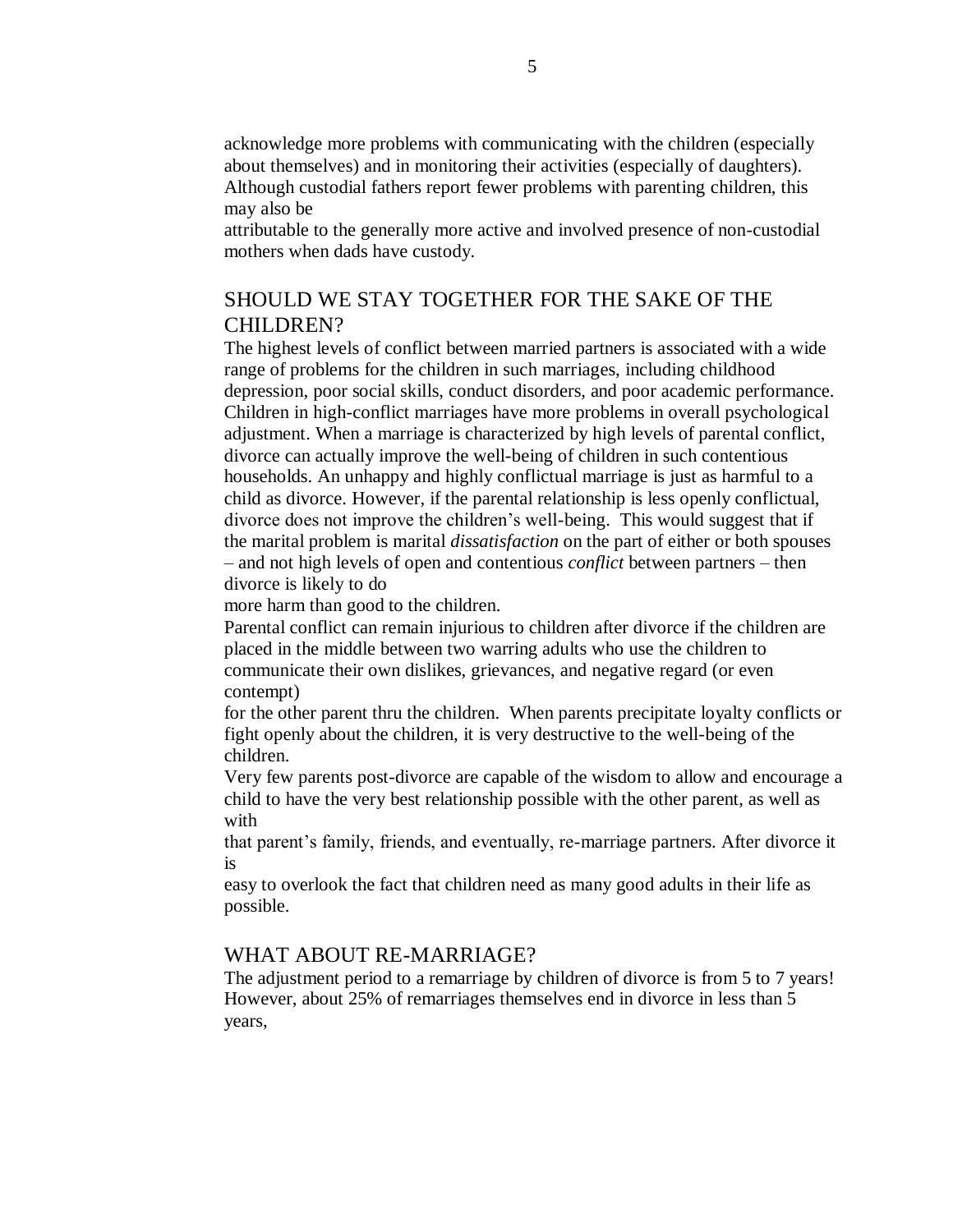meaning that some step-families never even have a chance to stabilize. Also, in the

first year following remarriage, custodial mothers engage in less affection and involvement with their children and have a more negative relationship with them –

probably due in part to the demands of the new spousal relationship.

Children between the ages of 9 and 15 years of age at the time of a remarriage are most likely at this age not to cooperate with the new marriage.

It is especially difficult for daughters to accept and adjust to a remarriage of a parent-

whether of a father or a mother. And the siblings themselves are likely to get along poorly with one another if the parenting is harsh or if the step-parent undermines the

authority of the biological parent in setting discipline.

The presence of a step-father can especially help boys who are not yet teens to make a better adjustment. However, the presence of a step-parent of either gender usually results in more problem behaviors for girls. The best chance for success comes if a step-parent does not directly discipline the children that are not biologically his, but

instead supports the biological parent's discipline and simply concentrates on being a

positive influence otherwise with the children. Later, he or she can take a more authoritative role with the children.

#### ADULT CHILDREN OF DIVORCE -

Grown-up sons usually remain less close to mothers after divorce; this difference is not found with daughters. Even as adults, most children of divorce fare less well. Adult children of divorce continue to have more adjustment problems, especially related to marital instability in their own marriages which are characterized by increasing levels of belligerence, criticism, contempt, and less effective problem solving. They attain less economically. Women from divorced parents are 70% more likely themselves to divorce in the first 5 years of their own marriage. Even though most children of divorce can and do struggle through the problems they encounter and are not permanently blighted by the experience, it is harder for them.